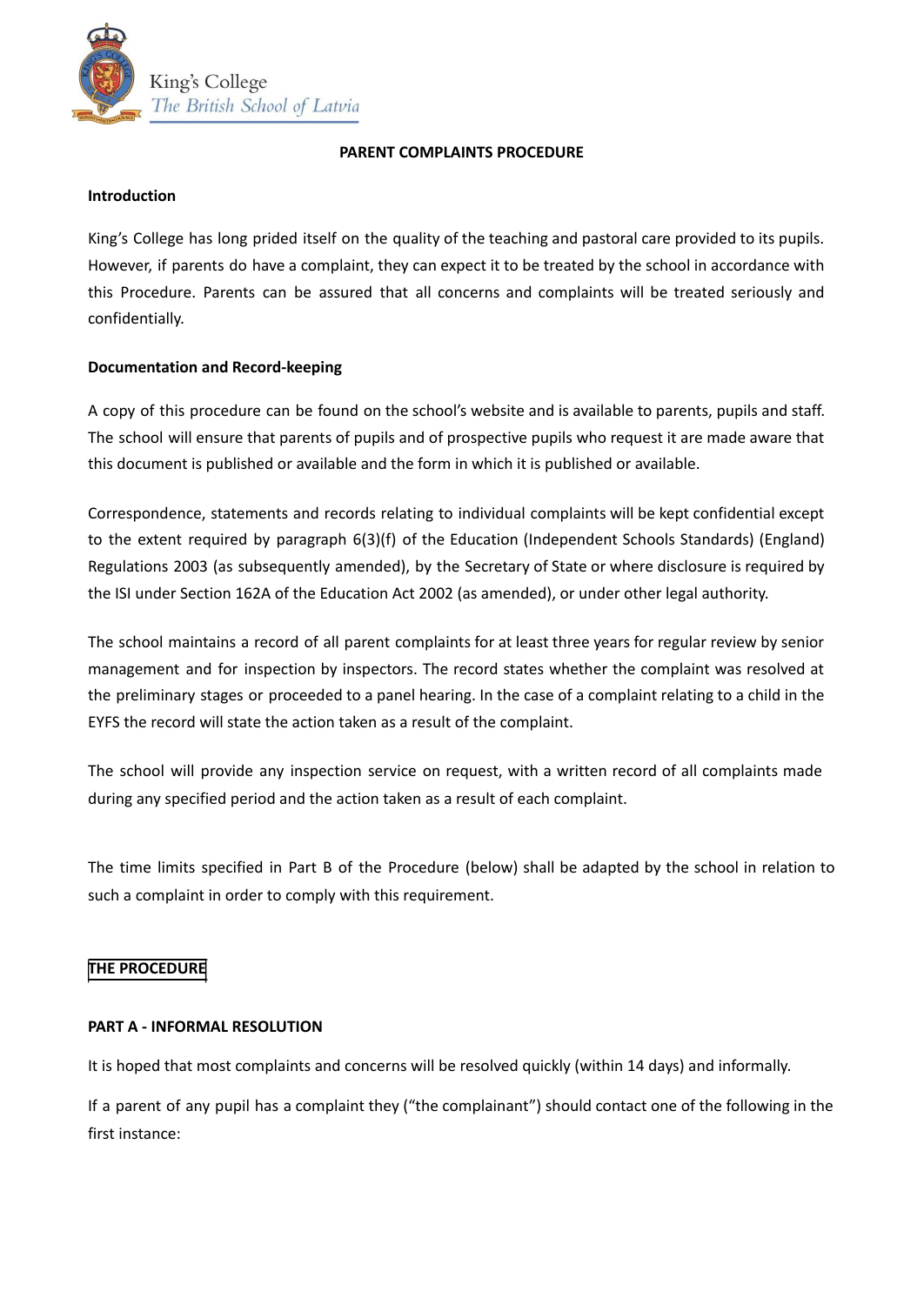The pupil's form tutor (or in the case of a child in EYFS their class teacher/key person),

the pupil's head of phase (double year group leader in Primary or Assistant Head of

secondary

the pupil's head of school (ie the Head of EYFS, the Head of Primary or Secondary

The form tutor, head of phase or head of school will make a written record of all concerns and complaints and the date on which they were received. If the matter is not resolved to the complainant's satisfaction, they will be advised to proceed with their complaint in accordance with Part B of this procedure.

## **PART B – FORMAL RESOLUTION**

## **Stage 1: A letter to the Headteacher**

- (a) If the matter is not resolved to the complainant's satisfaction by the informal process, the complainant may invoke the formal part of this Complaints Procedure. They should do this by writing to the Headteacher giving details of their complaint and the outcome they are seeking.
- (b) The Headteacher will then either take the case forward himself or appoint a senior colleague who has had no prior involvement in the matter to do so.

(c) The Headteacher or (where applicable) the senior colleague appointed by the Headteacher will offer to meet with the complainant to discuss the matter, normally within seven working days.

(d) The complainant will be given an estimate of the time that is likely to be required to complete any necessary investigation.

(e) Written notes will be kept of all material meetings and interviews held in relation to the complaint.

(f) The complainant will be notified in writing of the decision reached at Stage 1.

Note: If the Headteacher handles the matter at Stage 1 (rather than appointing a senior colleague to do so) and the complainant is not satisfied with the Headteacher's decision in respect of their complaint, the *complainant should then go straight to Stage 3 of this Procedure*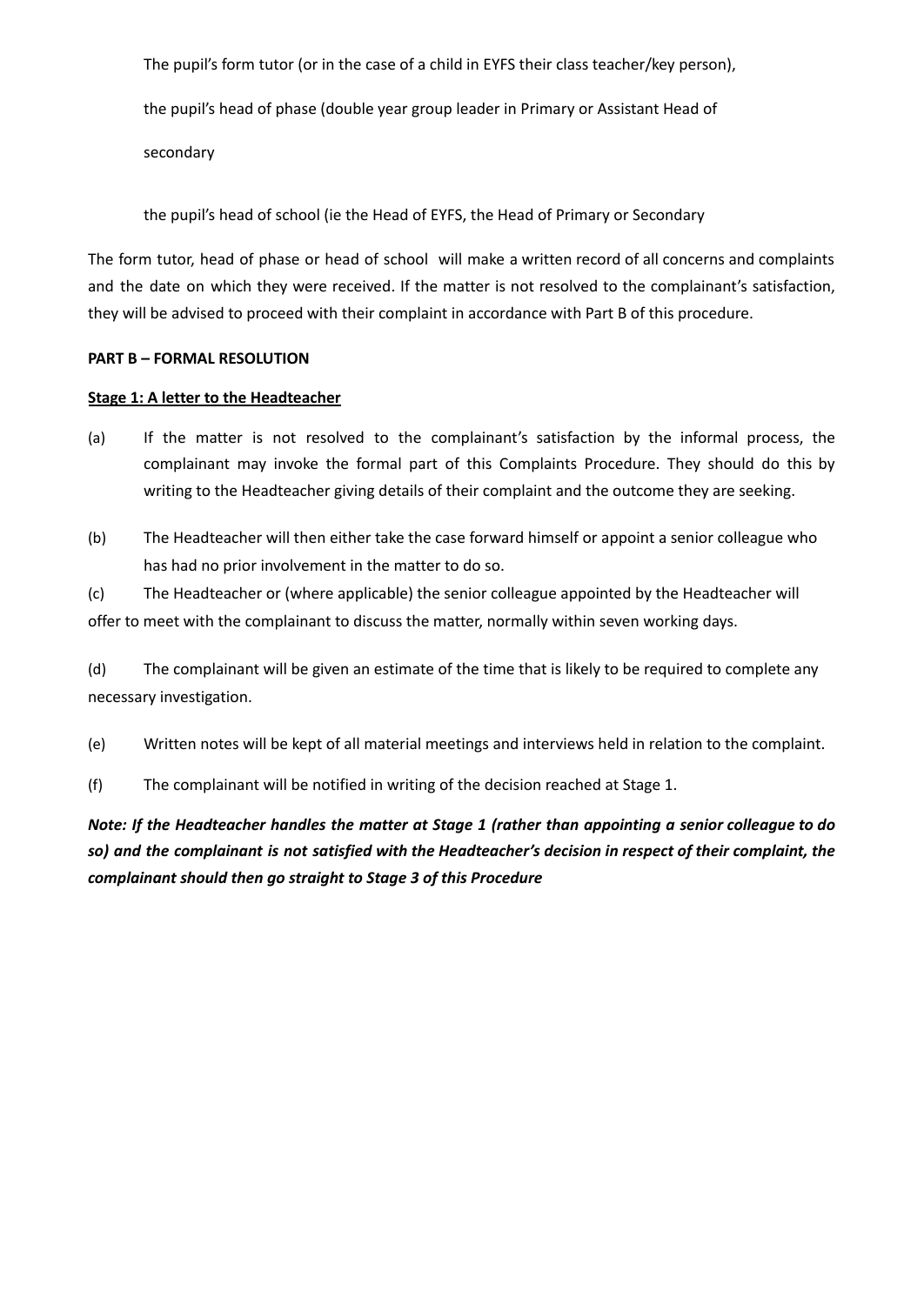#### **Stage 2 – Appeal to the Headteacher**

- (a) If the Headteacher appoints a senior colleague to investigate the complaint at Stage 1 and the complainant is not satisfied with that person's decision in respect of their complaint, the complainant should appeal to the Headteacher in writing within five working days after receiving the decision.
- (b) The Headteacher will offer to meet with the complainant to discuss the matter, normally within seven working days.
- (c) Once the Headteacher is satisfied that all the relevant facts have been established, he will inform the complainant of his decision in writing, normally within five working days of meeting with the complainant. The Headteacher will give reasons for his decision.

## **Stage 3 ‐ Appeal to the Complaints Panel**

- (a) If the complainant is not satisfied with the Headteacher's decision, they should send written notice of their complaint to King's Group, Aveninda Pio Xii 92 Pio xii, Madrid or Marc Ledermann <[marc.ledermann@inspirededu.co.uk>](mailto:marc.ledermann@inspirededu.co.uk) within five working days after receiving the Headteacher's decision. When doing so, the complainant should: (i) give reasonable particulars of their complaint; and (ii) specify the outcome they are seeking.
- (b) The matter will then be referred to a Complaints Panel for consideration. The CEO will schedule a hearing to take place as soon as reasonably practicable and normally within 15 working days of the receipt of the complaint.
- (c) Where a complaint that reaches Stage 3 is brought by one parent only, the school will (save in exceptional circumstances) keep informed and invite to attend the Panel hearing any other adult who entered into the contract with the College for the education of the relevant pupil. The school also reserves the right to keep informed and invite to attend the Panel hearing any other adult whom the College believes to have parental responsibility for the relevant pupil.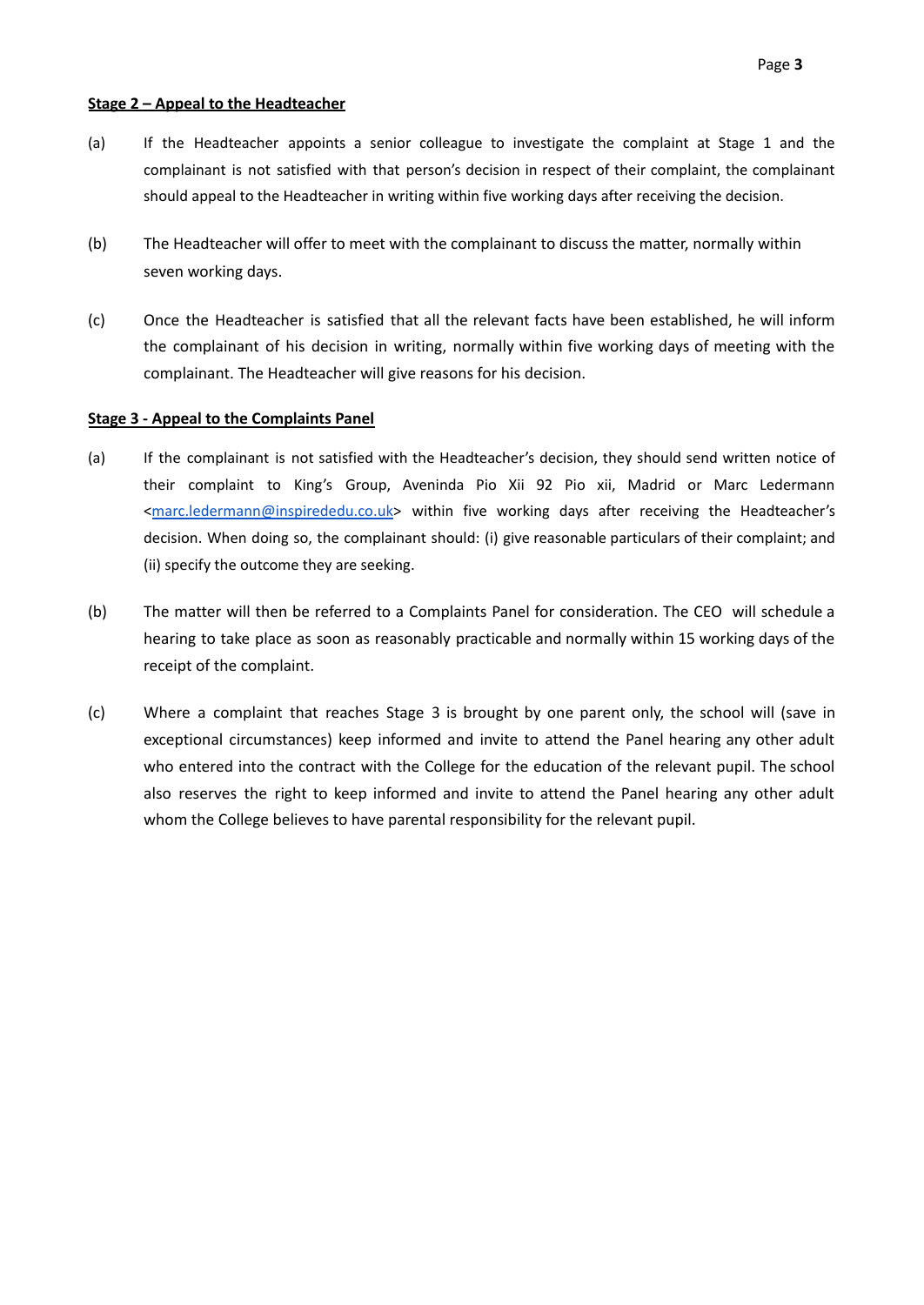- (d) The Panel will consist of at least three persons who have not been directly involved in the matters detailed in the complaint. At least one member of the Panel shall be independent of the management and running of the school. Each of the Panel members shall be appointed by the CEO who shall also nominate one member of the Panel to chair the Panel.
- (e) In the case of a complaint regarding a pupil's suspension or exclusion, the Headteacher shall have complete discretion as to whether to implement the suspension or exclusion of the pupil pending the Panel's decision.
- (f) Within 3 working days after notifying their complaint to the CEO in accordance with paragraph (a) above, the complainant shall send the CEO copies of all documentation on which they intend to rely at the hearing.
- (g) The complainant shall produce (within five working days of the CEO's) any such further information and documentation that the CEO reasonably considers the Panel may require in order to make an informed decision about the complaint.
- (h) At least 3 working days before the hearing, the Headteacher shall submit to the Panel a written statement setting out his views in relation to the complaint. The CEO shall give a copy of the Headteacher's statement to the complainant.
- (i) The Panel may conduct or request that the CEO conducts such interviews before the hearing as the Panel sees fit.
- (j) The complainant shall (on request) be provided with a copy of their child's school file.
- (k) If the Chairman of the Panel shall so decide, the hearing may take place at a location outside the school.
- (l) The complainant may be accompanied at the hearing by one other person who is over the age of 18 and not a pupil at the College. This may be a relative, teacher or friend. It will not normally be appropriate for the complainant to be legally represented at the hearing and legal representation requires the prior approval of the Chairman of the Panel.
- (m) If possible, the Panel will resolve the complaint immediately without the need for further investigation. Where further investigation is required, the Panel will decide how it should be carried out.
- (n) If the Chairman of the Panel shall so decide, the hearing may be recorded by a recording device or transcribed by a stenographer.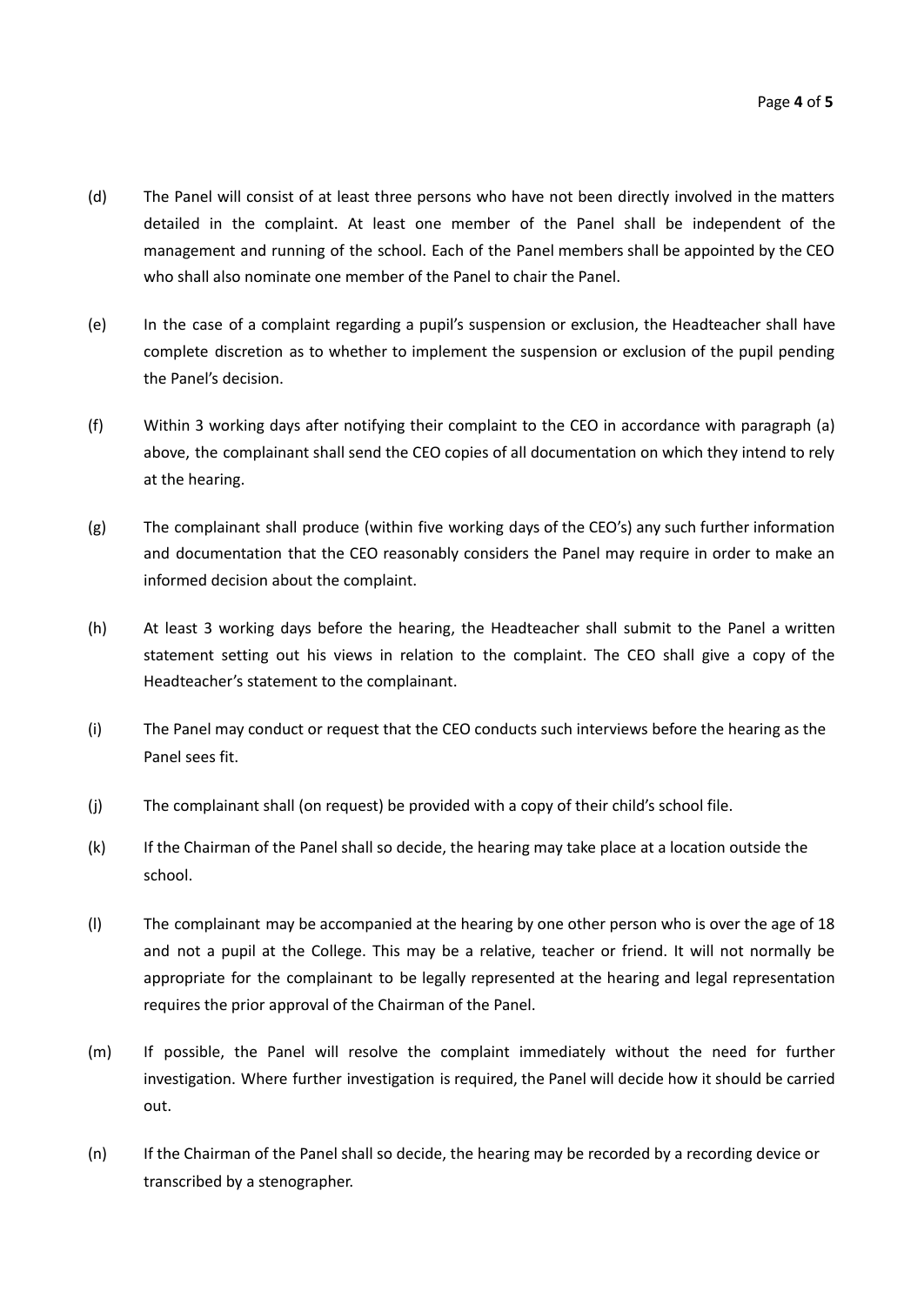- (o) If the Chairman of the Panel reasonably believes that the Panel should hear evidence from an individual in private (i.e. in the absence of the person bringing the complaint or any third party), he/she may so decide. In those circumstances, the complainant will be given reasons for that decision. The complainant will be given a summary of the individual's relevant evidence after the event if the Chairman believes the evidence to be relevant to the complaint. The Panel may withhold the identity of a pupil who gives evidence in private to the Panel.
- (p) The Panel may make decisions by majority vote.
- (q) The Panel's findings and recommendations in relation to the complaint shall be documented in the form of a report.
- (r) Within five working days after the hearing, the CEO will send the complainant and the Headteacher a copy of the Panel's draft report. If the Panel's decision was reached by majority vote and there was a dissenting minority, the dissenting views shall be briefly summarised in the report.
- (s) If the complainant believes that the report is not factually accurate, the complainant shall inform the CEO in writing within five working days thereafter, giving details of the alleged inaccuracies. If the Headteacher believes that the report is not factually accurate, he shall likewise inform the Clerk in writing within five working days thereafter, giving details of the alleged inaccuracies.
- (t) The Panel shall then finalise its report. A copy of the Panel's report will be: (i) sent by electronic mail or otherwise given to the complainant and, where relevant, the person complained about; and (ii) available for inspection on school premises by the Governors and the Headteacher.
- (u) Subject to the rules set out in this document, the Panel may regulate their proceedings as they see fit.
- (v) For the purposes of this procedure "working day" means a day which is not a Saturday, a Sunday or a bank holiday.

**The Education (Independent School Standards) Regulations 2014. The Schedule. Part 6. Paragraph 32(3)(f):** Number of complaints registered under the formal procedure during the preceding school year (i.e. 2015-16) - 0